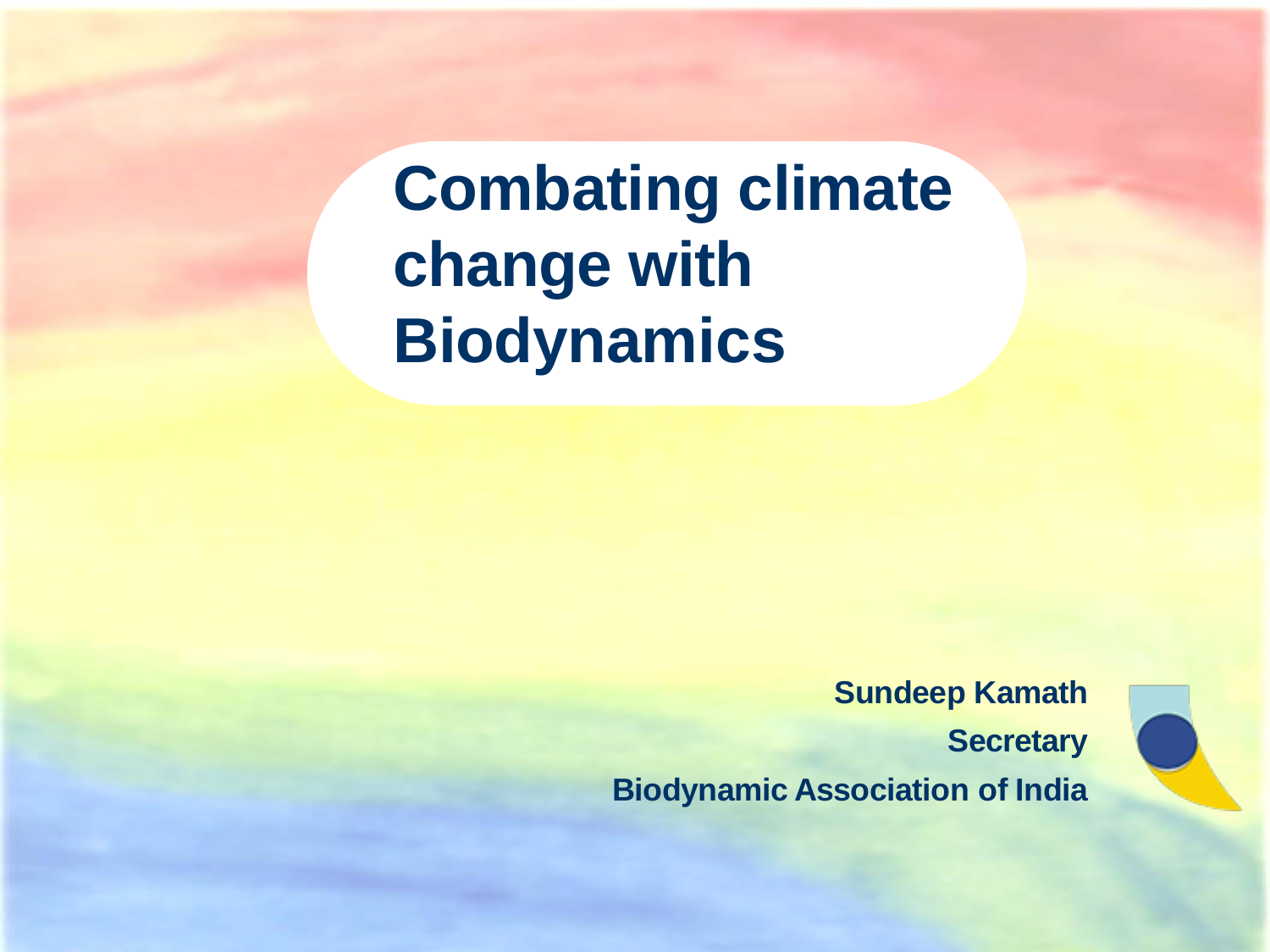# **Table of Contents**

- What is Biodynamics?
- **Biodynamics in the world**
- Biodynamic Association of India (BDAI)
- **Combating Climate Change with Biodynamics**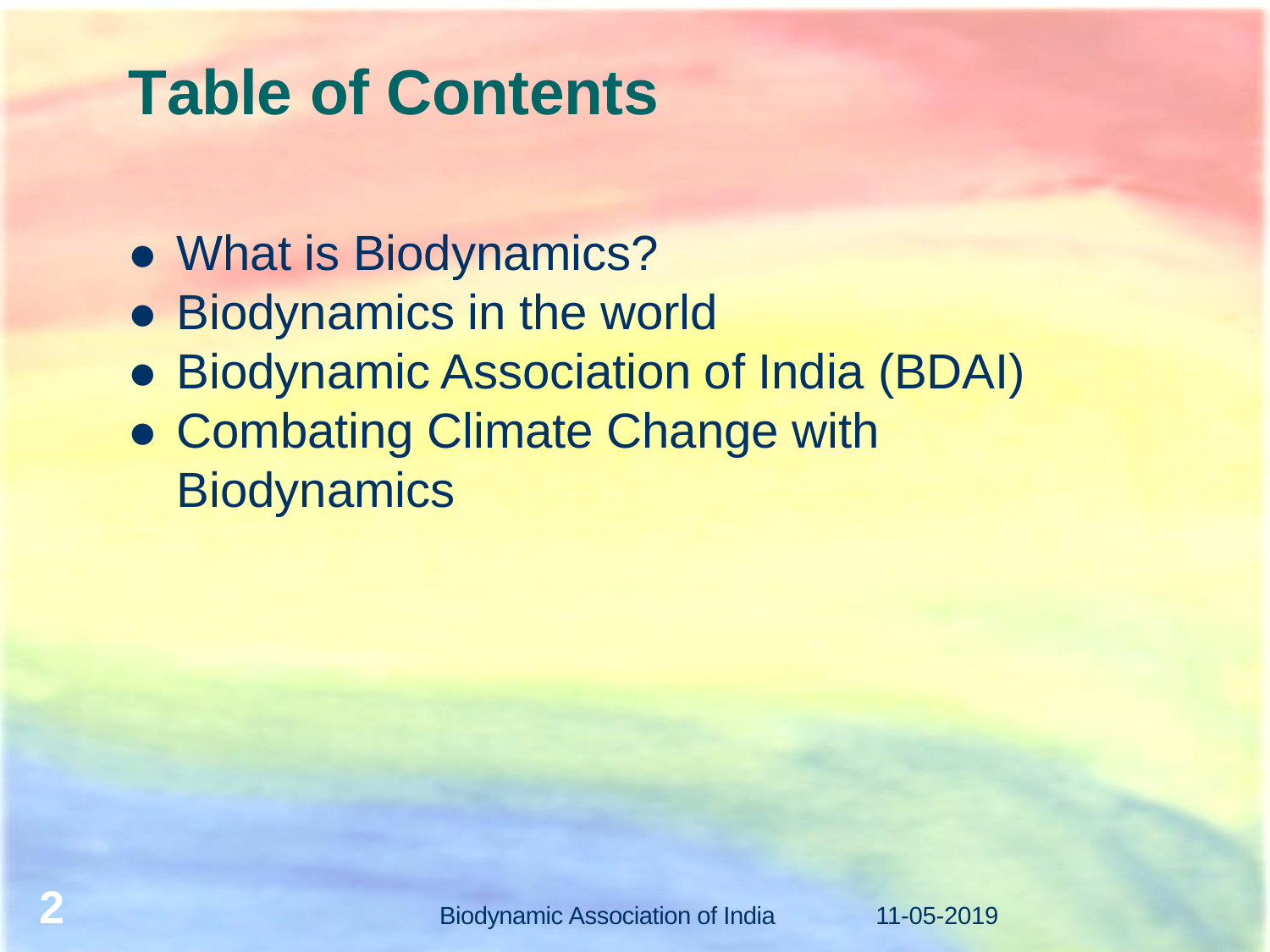# **What is Biodynamics?**

Biodynamics is on the forefront of carbon sequestration and helping to regenerate the Earth.

Biodynamics is a holistic, ecological, and ethical approach to farming, gardening, food, and nutrition.

Biodynamics is rooted in the work of philosopher and scientist Dr. Rudolf Steiner, whose 1924 lectures to farmers opened a new way to integrate scientific understanding with a recognition of spirit in nature. Biodynamics has continued to develop and evolve since the 1920s through the collaboration of many farmers and researchers. Around the world, biodynamics is alive in hundreds of thousands of thriving gardens, farms, vineyards, ranches, and orchards. The principles and practices of biodynamics can be applied anywhere food is grown, with thoughtful adaptation to scale, landscape, climate, and culture.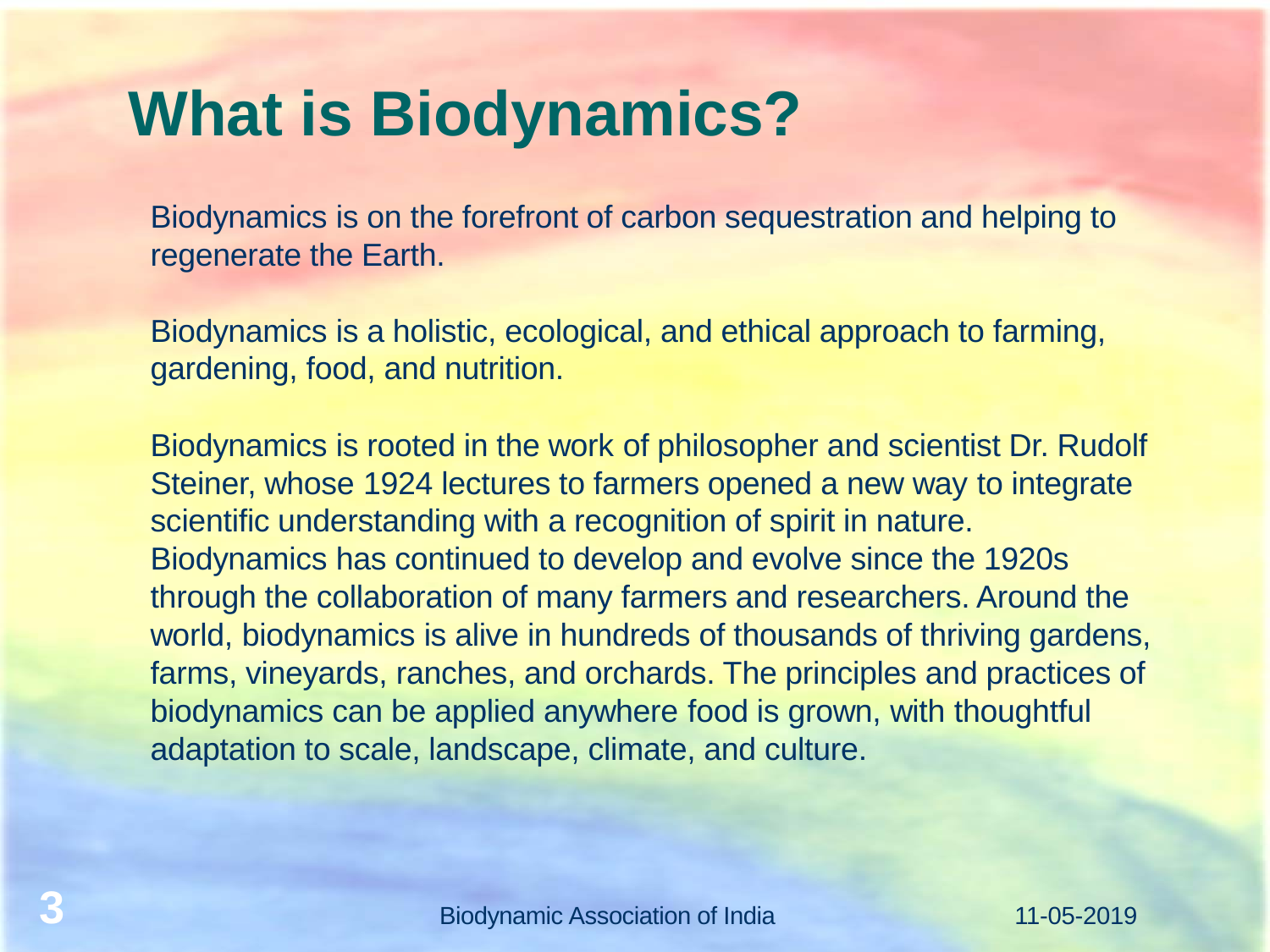# **Biodynamic Principles and Practices**

A Biodynamic Farm Is a Living Organism Biodynamics Cultivates Biodiversity **≻Biodynamics Brings Plants and Animals Together** Biodynamics Generates On-Farm Fertility Compost Is Enlivened with Biodynamic Preparations Biodynamic Farmers Cultivate Awareness Biodynamics Supports Integrity and Diversity in Seeds and Breeds Biodynamic Sprays Enhance Soil and Plant Health Biodynamics Treats Animals with Respect Biodynamics Works in Rhythm with Earth and Biodynamic Certification (Demeter) Upholds Agricultural Integrity Biodynamics Approaches Pests and Diseases Holistically Biodynamics Offers Regenerative Solutions for the Future Biodynamics Contributes to Social and Economic Health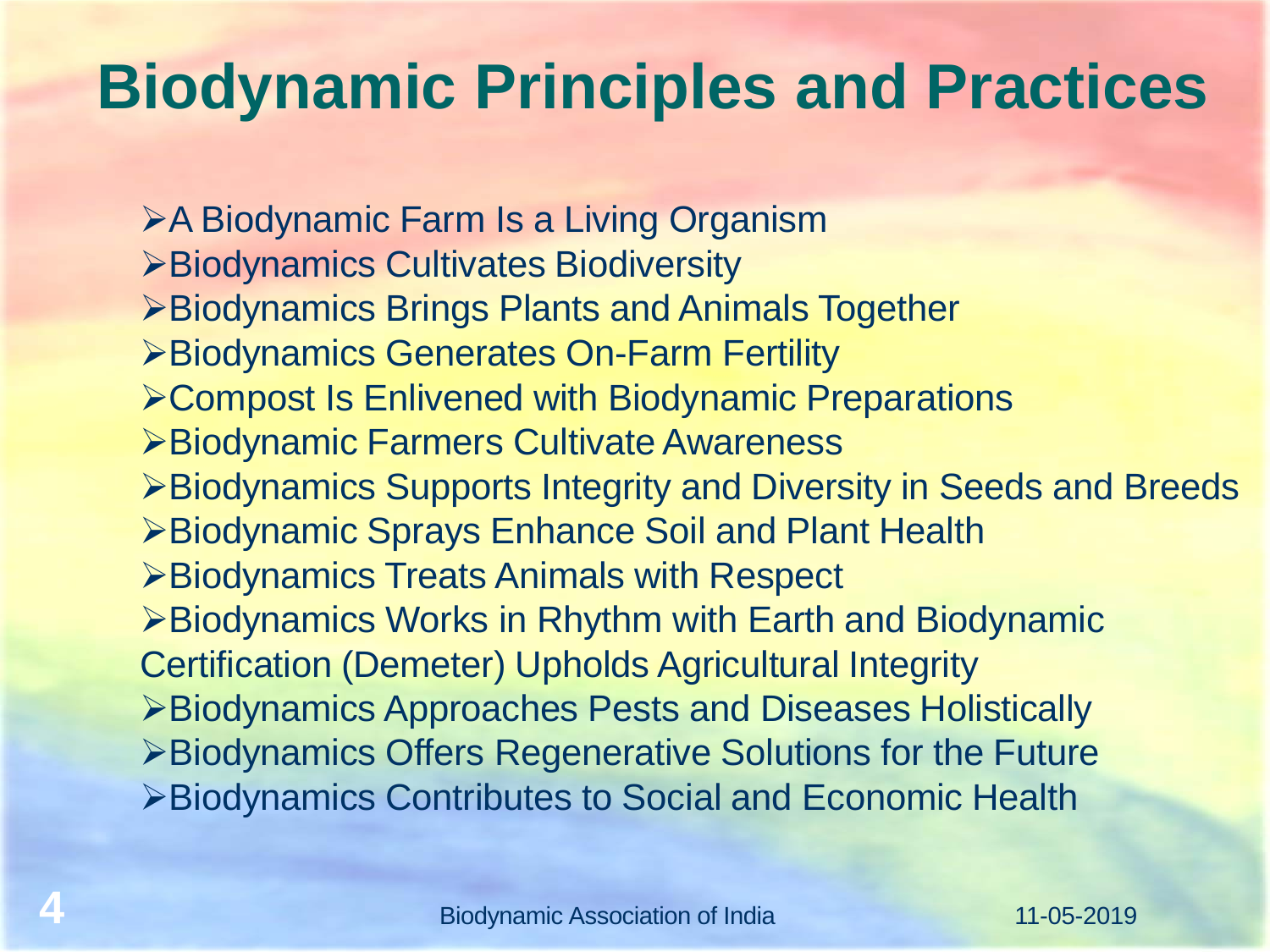# **Biodynamics in the World**

 $\triangleright$  Germany is the leading country in Biodynamic Agriculture in terms of certified land and India in number of farmers 161,074 certified biodynamic hectares across 60 countries. according to Demeter-International

>More than twice as many small and medium uncertified biodynamic farms.

Germany accounts for 45.1% of the total global certified hectares, followed by Italy and France respectively. **Example 124 ≥ A total of 24 countries are** 

members of International Biodynamic Association (IBDA), an international union for all BD member organizations and another 23 countries are members and guest members of Demeter International. Both organizations are set to merge in February 2020 and will have a combined membership of around 40 countries



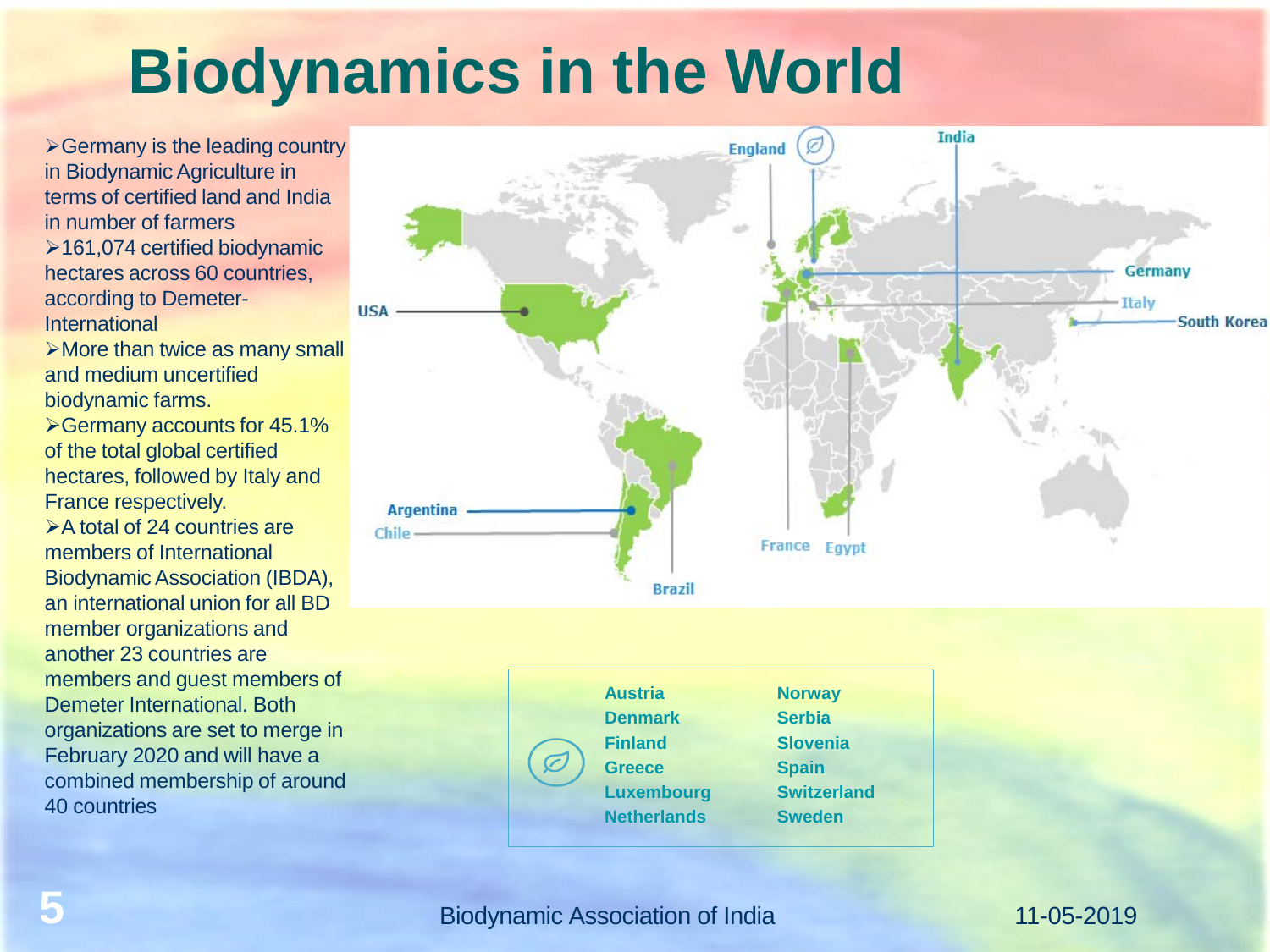## **Biodynamic Association of India (BDAI)**

**Vision** Our World, evolved by energized Agriculture, in ecological harmony.

## **Mission**

To promote the practices and philosophy of the Biodynamic Method of Agriculture that foster initiatives and mutual interactions among Farmers, Consumers and Service Providers.

**≻Biodynamic Association of India, a not for profit** society, was established in 1999 in Bangalore, and is one of the oldest associations for organic farming in India.

BDAI has over 150 members, which include export firms, farmers with land holdings from 1 ha to 100 ha and a few Non-Governmental Organizations involved in rural development through sustainable agriculture

>The Association has a number of BD outreach and farmer extension programs, carried out in partnership with its institutional members.

The first Demeter certified farms in India are Makaibari Tea Estate in Darjeeling and Kurinji Organic farms near Kodaikanal in the mid and late 1980s.

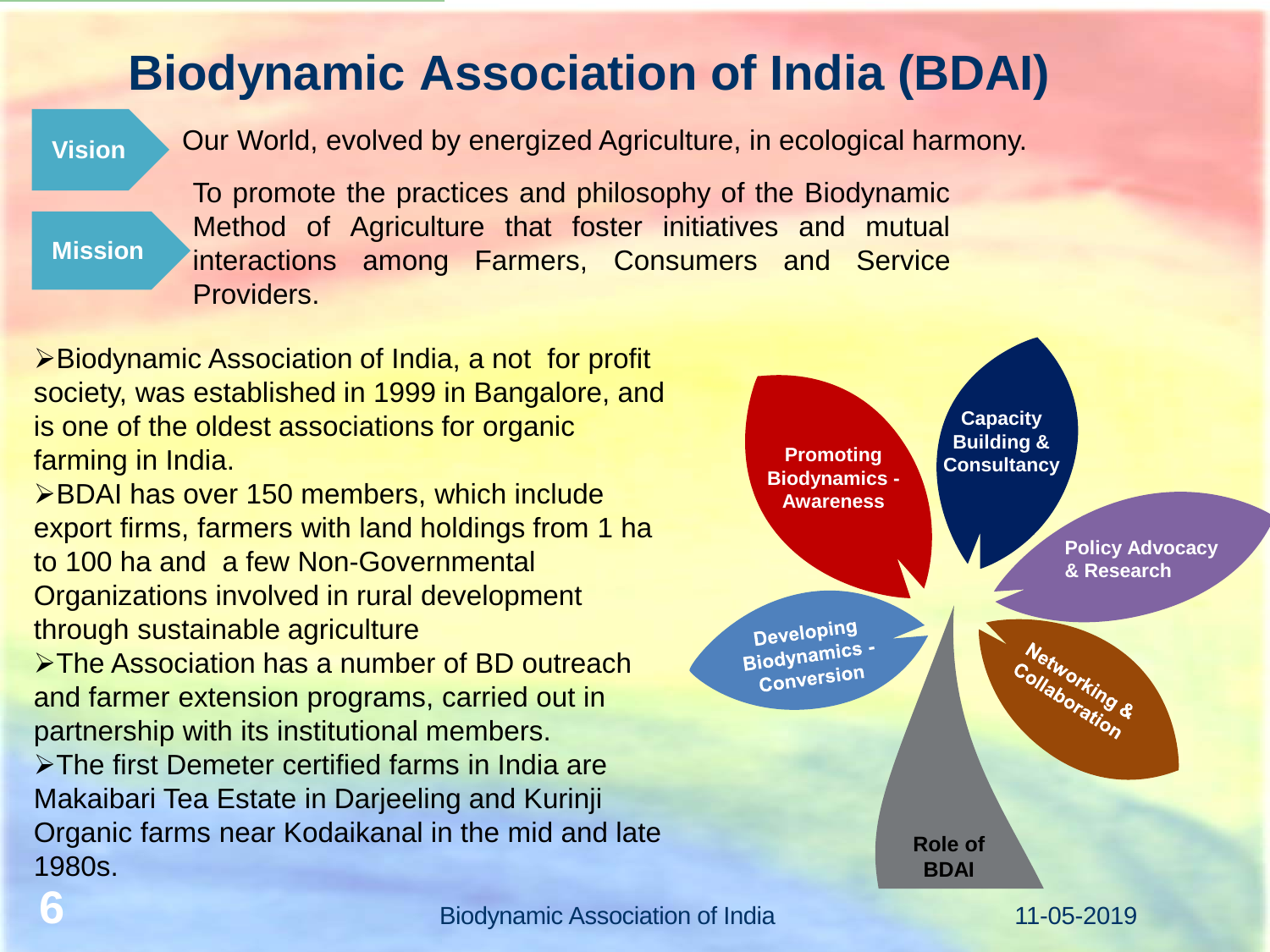## **BDAI's Advocacy and Lobbying**

**Biodynamic farming practices included as a method in the National Horticulture Mission.** 

**The report "Organic Farming System - An Integrated Approach for Adoption under National Horticulture Mission" details the use of Biodynamic and its preparations.** 

**BD – 500 to BD – 508.**

Sept. 2001

2009

**Biodynamic farming was then recognized as a farming practice for sustainable agriculture in India.**  The **Planning Commission, Government of India** constituted a Working Group to assess the feasibility organic and bio-dynamic farming practices and to suggest measures/programmes for encouraging these farming practices. This report was co-authored by the pioneers of the movement in India, M/S T.G.Kutty Menon, W.R.Deshpande, and V.N.Shroff, who had invited Peter Proctor for the first

Biodynamic training in Indore in 1993

**7**

### **Through effective lobbying with the Ministry of Agriculture & Farmers Welfare, our founder member, Ms. Binita Shah** has got a recommendation for use of biodynamic farming practices in India, under the Paramparagon Krishi Vikas Yojana

May 2017

(PKVY) translated to Traditional Agriculture Development program The following biodynamic practices have been included:

- Cow Pat Pit Based Composting (CPP)
- Biodynamic Composting
- $BD 500$
- $BD 501$

**Biodynamic Agriculture included as one of the strategies for sustainability in Agriculture in the Report of the Committee on Doubling Farmers' Income by the Ministry of Agriculture & Farmers Welfare (page 47 of Volume VI (of XIII) titled "Strategies for Sustainability in Agriculture").**



### **Tami Nadu Agricultural University**

Biodynamic Farming has been specified as a special organic agricultural method by Tamil Nadu Agricultural University [http://agritech.tnau.ac.in/ta](http://agritech.tnau.ac.in/ta/org_farm/orgfarm_biodynmic.html) /org\_farm/orgfarm\_biodyn mic.html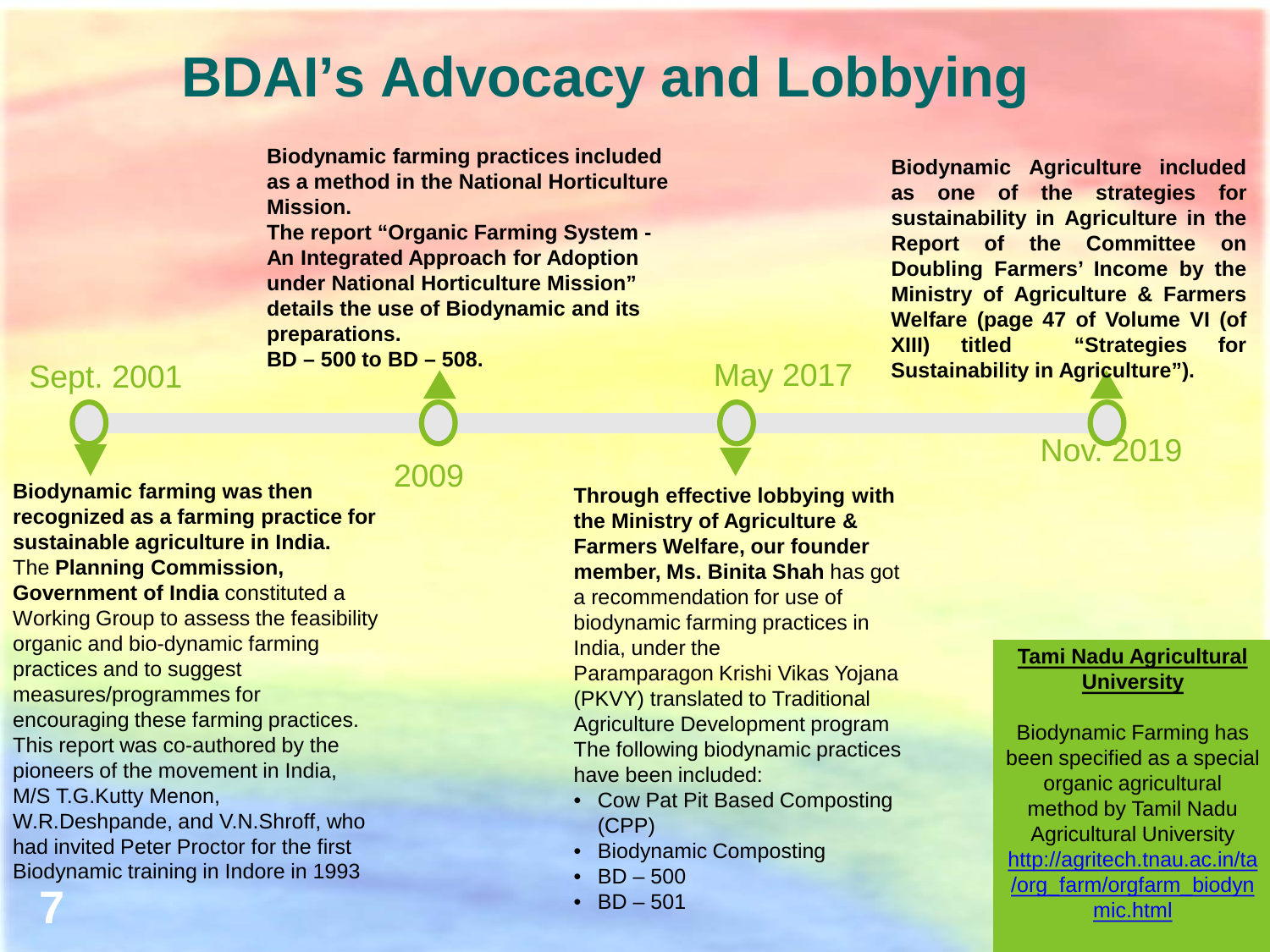# **Combating Climate Change**

UNITED NATIONS CONFERENCE ON TRADE AND DEVELOPMENT UNGIVA

# **TRADE AND ENVIRONMENT REVIEW 2013**

**MAKE AGRICULTURE TRULY SUSTAINABLE NOW FOR FOOD SECURITY IN A CHANGING CLIMATE** 

> EMBARGO e contents of this Report must not<br>quoted or summarized in the print 8 September 2013, 17:00 hours GMT



2009



Carbon sequestration potential of reclaimed desert soils in Egypt



Boki Luske & Joris van der Kamp Louis Bolk Instituut & Soil and More International 11/16/2009

**Biodynamic Association of India 11-05-2019**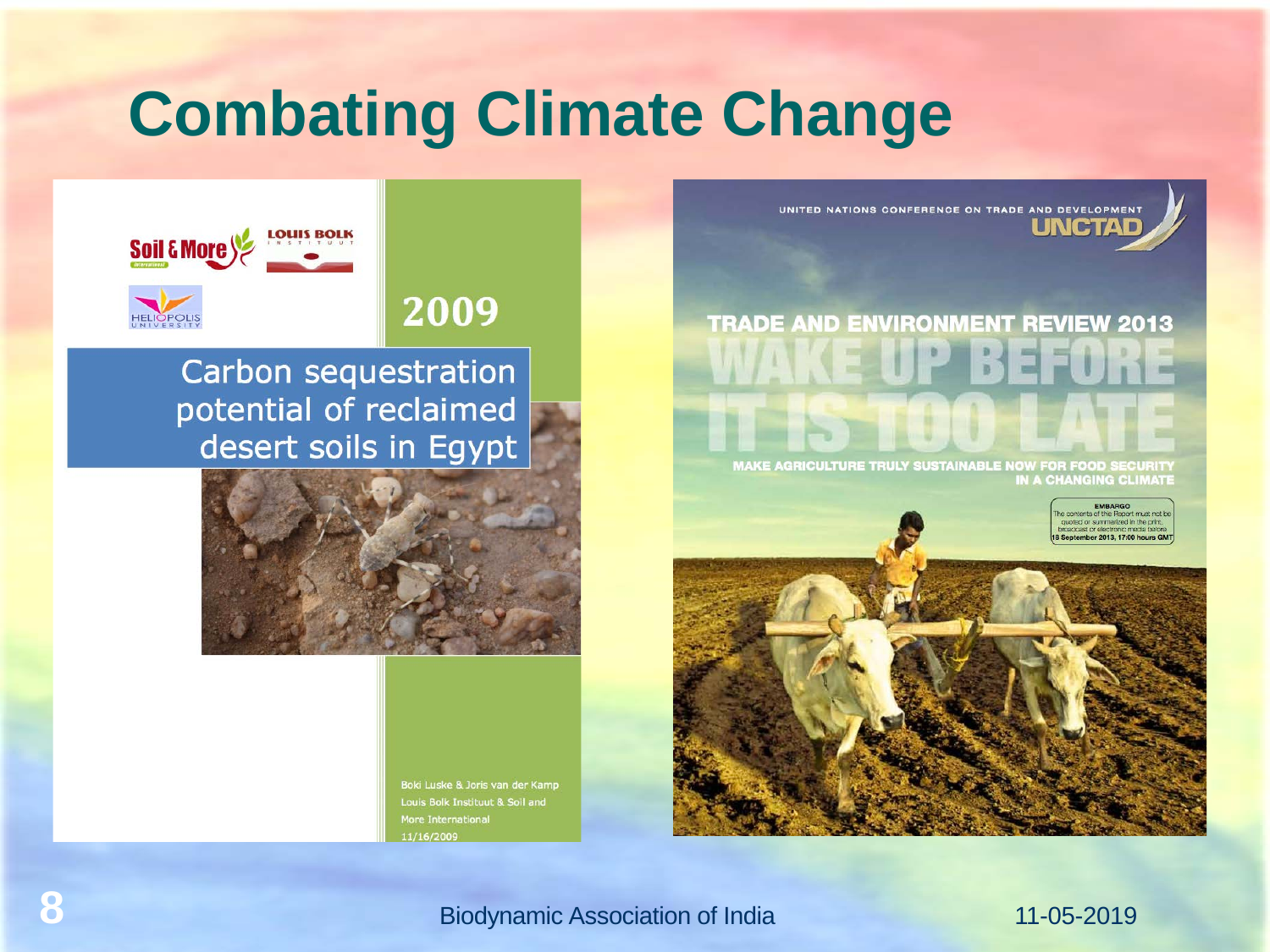# **Combating Climate Change (contd)**

august 2000



**Overview on SEKEMs CO2 Sequestration** 2019





**Results from a 21 year old field trial** 

# **Example 18 September 2018**<br> **Example 18 September 2018**<br> **Example 19 September 2019**<br> **Example 19 September 2019**